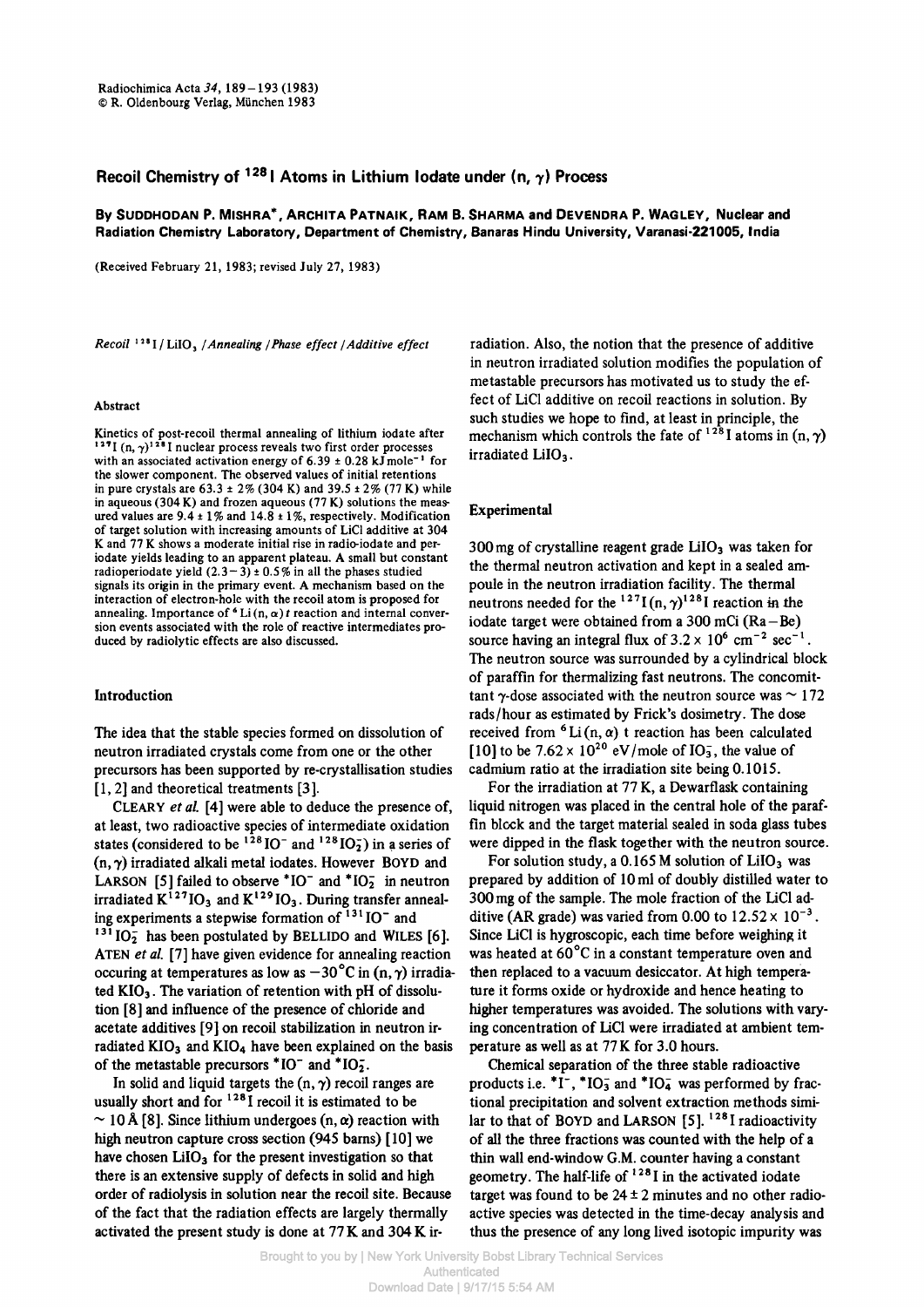improbable. The retention value is an average of at least three independent experiments and the reproducibility of individual determination was within  $\pm 2\%$ .

## Results

The retention and yields of different fractions at 304 Κ and 77 K, both in solid and aqueous solution are presented in Table 1. It is evident (cf. Table 1) that thermal neutron capture in crystalline LiIO<sub>3</sub> at room temperature produces  $\hat{\vec{x}}$ <br>significantly different pattern of chemical consequences  $\vec{y}$ <br>from those observed in chlorate [111] and bromate [111] significantly different pattern of chemical consequences from those observed in chlorate [11] and bromate [11 ] targets. The retention value obtained for thermal neutron irradiated LiIO<sub>3</sub> at room temperature (63.3  $\pm$  2%) is much higher than chlorates (1.5-5.0%) and bromates (12-25%). This may possibly be due to higher enthalpy of formation [5] of iodates than iodides whereas the reverse is the case in bromine and chlorine oxyanion systems. The present room temperature retention value of  $^{128}$ I in solid LiIO<sub>3</sub> is in good agreement with the value reported by CLEARY *et al.*  $[4] 67\%$  and by AMBE and SAITO  $[12] 61 \pm 1\%$ . The higher value of retention for  $128$  I in CsIO<sub>3</sub> 66 ± 1% [12] and 68.2% [13] have been explained to be due to the similar masses of Cs and iodine atoms [12]. For crystalline potassium iodate corresponding values reported in the literature are 60± 1% [12]. 72.7±0.95% [14]. Similarly for sodium iodate AMBE and SAITO [12] reported a value of  $59 \pm 2\%$  and a value of 67.8% is given by SHARMA [15]. In our experiment the retention value obtained at 77 Κ irradiation is  $39.5 \pm 2\%$  which is quite less than the room temperature activation value showing that annealing occurs even at room temperature inspite of the fact that an apparent threshold of 110°C [11] exists for the thermal annealing of bromates. For frozen 0.1 M solution of NaI0<sup>3</sup> and  $KIO<sub>3</sub>$  AMBE and SAITO [12] found a value of 38  $\pm$  1% which is not much different from our present result (cf. Table 1). ARNIKAR et al. [16] have reported a higher value of 82.5% for room temperature irradiation of LilO<sub>3</sub> crystals as against the value of 70% at 77 K. Since they acidified their solution before the addition of carrier in their separation procedure which favours the  $I^{\dagger}$ [ /\*IO<sub>3</sub>]



Fig. 1. Effect of thermal annealing on retention of  $128$ I in LiIO<sub>3</sub> **irradiated by thermal neutrons at 77 Κ** 



Fig. 2. Plot of  $(R_{\infty}-R_t)$  vs. time of heating in LiIO<sub>3</sub> irradiated by **thermal neutrons at 77 Κ** 



Fig. 3. Arrhenius plot for thermal annealing of solid LilO<sub>3</sub> irradia**ted by thermal neutrons at 77 Κ** 

isotopie exchange reaction, it may be a probable reason as to why they got as much as 70% retention even at 77 K.

The results on retention of  $128$  I for different time of heating at different temperatures (i.e. 50°, 60°, 80°, 100°, 120°C) for 77 Κ irradiated target are shown in Fig. 1. The nature of the isotherms reveal a fast initial rise followed by a temperature dependent pseudo-plateau region. Similar results have been reported by earlier workers on various inorganic halate targets [11], The rate constants are obtained from the slope of  $log (R_{\infty} - R_t)$  (fraction yet to be annealed) vs. time of heating curves (cf. Fig. 2). The energy of activation was computed by using the classical Arhenius plot (cf. Fig. 3). The kinetic data and the activation energy obtained from the above graphs are recorded (Table 2). Least-square fitting method was applied to determine the values of rate constants and activation energy together with the associated probable errors. The production of small but constant yield of  $128$  IO: is very interesting.

The observations show that the retention and yields found in aqueous and frozen aqueous solutions are quite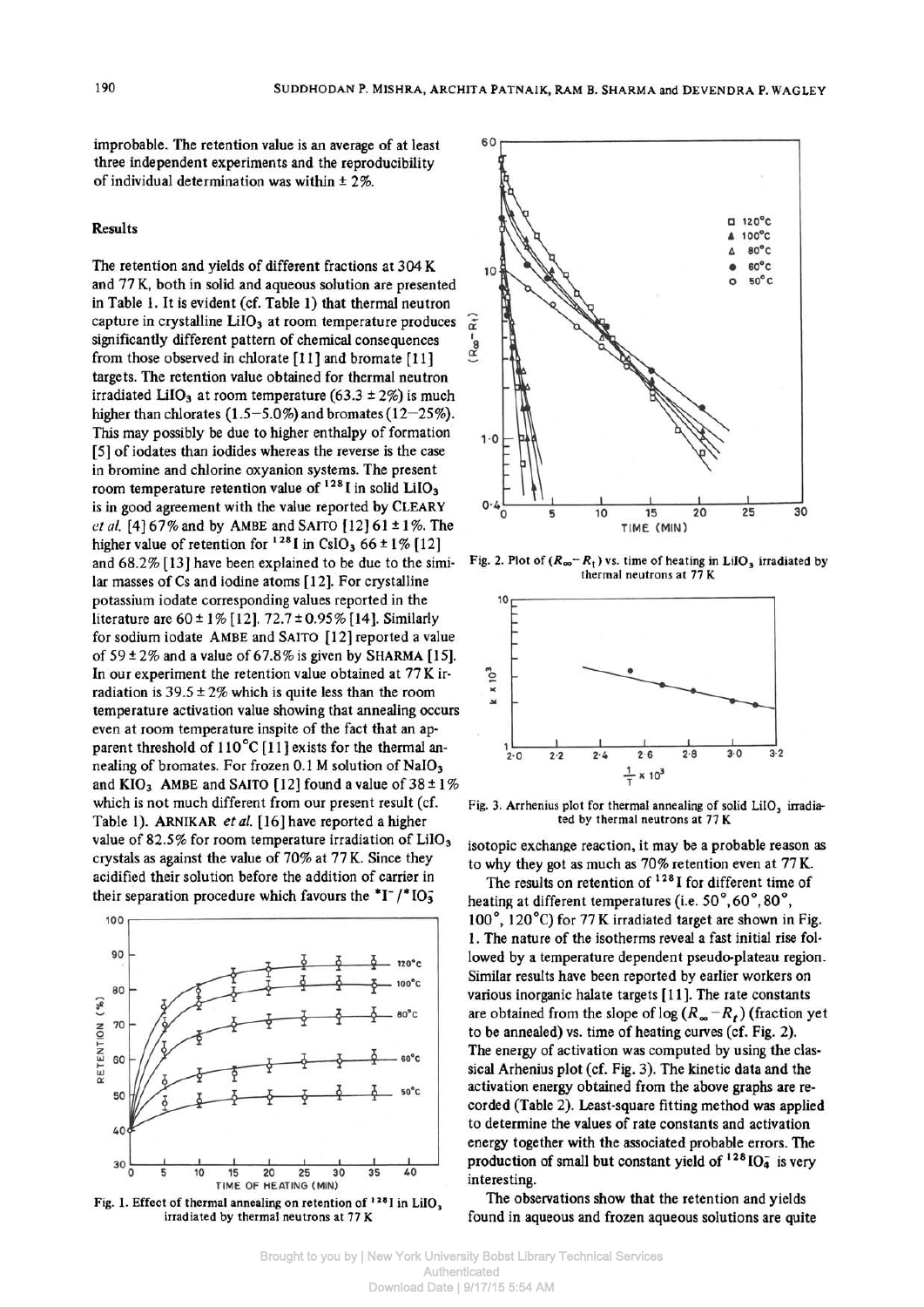| State of the sample      | Temperature of | Concentration | % Yield        |                |                 |  |
|--------------------------|----------------|---------------|----------------|----------------|-----------------|--|
| during irradiation       | irradiation K  |               | 10,            |                | IO.             |  |
| Crystalline solid        | 304            |               | $63.3 \pm 2\%$ | $33.7 \pm 2\%$ | $3.0 \pm 0.5\%$ |  |
| Crystalline solid        | 77             |               | $39.5 \pm 2\%$ | $57.8 \pm 2\%$ | $2.5 \pm 0.5\%$ |  |
| Neutral aqueous solution | 304            | 0.165 M       | $9.4 \pm 1\%$  | $87.6 \pm 2\%$ | $3.0 \pm 0.5\%$ |  |
| Frozen aqueous solution  | 77             | 0.165 M       | $14.8 \pm 1\%$ | $82.9 \pm 2\%$ | $2.3 \pm 0.5\%$ |  |

Table 1. Phase and temperature of irradiation dependence of initial yields of  $(n, \gamma)$  activated LiIO<sub>3</sub>

Table 2. *Isothermal annealing data for thermal neutron irradiated* LiI03 *at* 77 Κ  $R_{\bullet} = 39.5\%$ 

| Temp.<br>$(^{\circ}C)$ | $R_{\infty}$<br>% | Slow component                                                       |      |                                    | Fast component                 |            | <b>Activation energy</b> |                   |
|------------------------|-------------------|----------------------------------------------------------------------|------|------------------------------------|--------------------------------|------------|--------------------------|-------------------|
|                        |                   | $R_{\infty} - R_{\bullet}$<br>$\frac{t_{1/2}}{(\text{min})}$<br>$\%$ |      | $k \times 10^{3} \text{ sec}^{-1}$ |                                |            | for slow component       |                   |
|                        |                   |                                                                      |      | $R_{\infty} - R_{\bullet}$         | $\frac{t_{1/2}}{\text{(sec)}}$ | $KJ/mol$ e | eV                       |                   |
| 50                     | $50.1 \pm 2$      | $10.6 \pm 2$                                                         | 6.00 | $1.92 \pm 5.1 \times 10^{-3}$      |                                |            |                          |                   |
| 60                     | $60.5 \pm 2$      | $21.0 \pm 2$                                                         | 5.75 | $2.00 \pm 5.4 \times 10^{-3}$      | $8 \pm 2$                      | 90         |                          |                   |
| 80                     | $72.5 \pm 2$      | $33.0 \pm 2$                                                         | 5.00 | $2.31 \pm 7.9 \times 10^{-3}$      | $12 \pm 2$                     | 45         | $6.39 \pm 0.28$          | $0.066 \pm 0.003$ |
| 100                    | $80.9 \pm 2$      | $41.4 \pm 2$                                                         | 4.50 | $2.56 \pm 3.8 \times 10^{-2}$      | $15 \pm 2$                     | 40         |                          |                   |
| 120                    | $87.5 \pm 2$      | $40.0 \pm 2$                                                         | 3.50 | $3.30 \pm 3.0 \times 10^{-2}$      | $17 \pm 2$                     | 30         |                          |                   |

Table 3. Percentage activity distribution of <sup>128</sup>I atoms with varying concentration of LiCl additive in  $(n, \gamma)$  irradiated LilO, *solution* 

| Concen-<br>tration<br>of LiIO, | Conc. of LiCl in mole<br>fraction<br>Conc. of $LiIO3$ in<br>mole fraction | Percentage yield |                |                 |                  |                |                 |  |
|--------------------------------|---------------------------------------------------------------------------|------------------|----------------|-----------------|------------------|----------------|-----------------|--|
|                                |                                                                           | 77 K             |                |                 | 304 K            |                |                 |  |
|                                |                                                                           | IO <sub>1</sub>  |                | IO <sub>a</sub> | $IO_{1}^{-}$     |                | IO <sub>a</sub> |  |
| 0.165 M                        | 0.34                                                                      | $18.7 \pm 1\%$   | $76.7 \pm 2\%$ | $4.9 \pm 0.5\%$ | $9.0 \pm 1\%$    | $89.9 \pm 2\%$ | $1.1 \pm 0.5\%$ |  |
|                                | 0.69                                                                      | $22.5 \pm 1\%$   | $70.8 \pm 2\%$ | $6.6 \pm 0.5\%$ | $9.6 \pm 1\%$    | $86.9 \pm 2\%$ | $3.5 \pm 0.5\%$ |  |
|                                | 1.39                                                                      | $26.3 \pm 1\%$   | $67.8 \pm 2\%$ | $5.9 \pm 0.5\%$ | $11.8 \pm 1\%$   | $84.8 \pm 2\%$ | $3.4 \pm 0.5\%$ |  |
|                                | 2.09                                                                      | $25.3 \pm 1\%$   | $69.5 \pm 2\%$ | $5.1 \pm 0.5\%$ | $10.6 \pm 1\%$   | $83.8 \pm 2\%$ | $5.5 \pm 0.5\%$ |  |
|                                | 2.79                                                                      | $22.3 \pm 1\%$   | $71.7 \pm 2\%$ | $6.0 \pm 0.5\%$ | $10.8 \pm 1\%$   | $83.8 \pm 2\%$ | $5.4 \pm 0.5\%$ |  |
|                                | 3.49                                                                      | $24.3 \pm 1\%$   | $68.2 \pm 2\%$ | $7.5 \pm 0.5\%$ | $10.2 \pm 0.5\%$ | $85.3 \pm 2\%$ | $4.5 \pm 0.5\%$ |  |
|                                | 4.19                                                                      | $23.2 \pm 1\%$   | $68.5 \pm 2\%$ | $8.3 \pm 0.5\%$ | $11.8 \pm 1\%$   | $83.3 \pm 2\%$ | $4.8 \pm 0.5\%$ |  |



Fig. 4. Effect of LiCl additive on (n, *y)* activation of LilO, solution

**different from those observed in pure crystalline target (Table 1). Our initial retention value of 9.4 ± 1% for ther**mal neutron irradiated LiIO<sub>3</sub> solution is less than the value **of (25%) reported by** ARNIKAR *et al.* **[16]. The results on effect of additive (LiCl) concentration are presented in Table 3 and Fig. 4. There is a sharp initial decrease in the radioiodide yield followed by a saturation value on increasing the LiCl concentration. Similarly both radioiodate and -periodate fractions increase relatively slowly to attain apparent plateau values. There is a sharp change in activity distribution at 77 K. Lower yield (ca. 3.0 ± 1 %)**  of IO<sub>3</sub> was observed on irradiation of alkaline LiIO<sub>3</sub> solu**tion at room temperature.** 

## **Discussion**

**Inspite of greater supply of additional defects due to the self-radiation damage produced both by emitted α-rays (LET: 34.7 eV/Å) and high triton recoils (LET: 9.4**  $eV/A$ ) [10] originating from  $^{6}$  Li(n,  $\alpha$ ) t reaction  $[G(-IO<sub>3</sub>) = 2.85]$  [17] the low initial retention in  $(n, \gamma)$ **activated crystalline UI03 at 77 Κ compared to ambient temperature value supports the fact that radiation annealing is thermally activated.**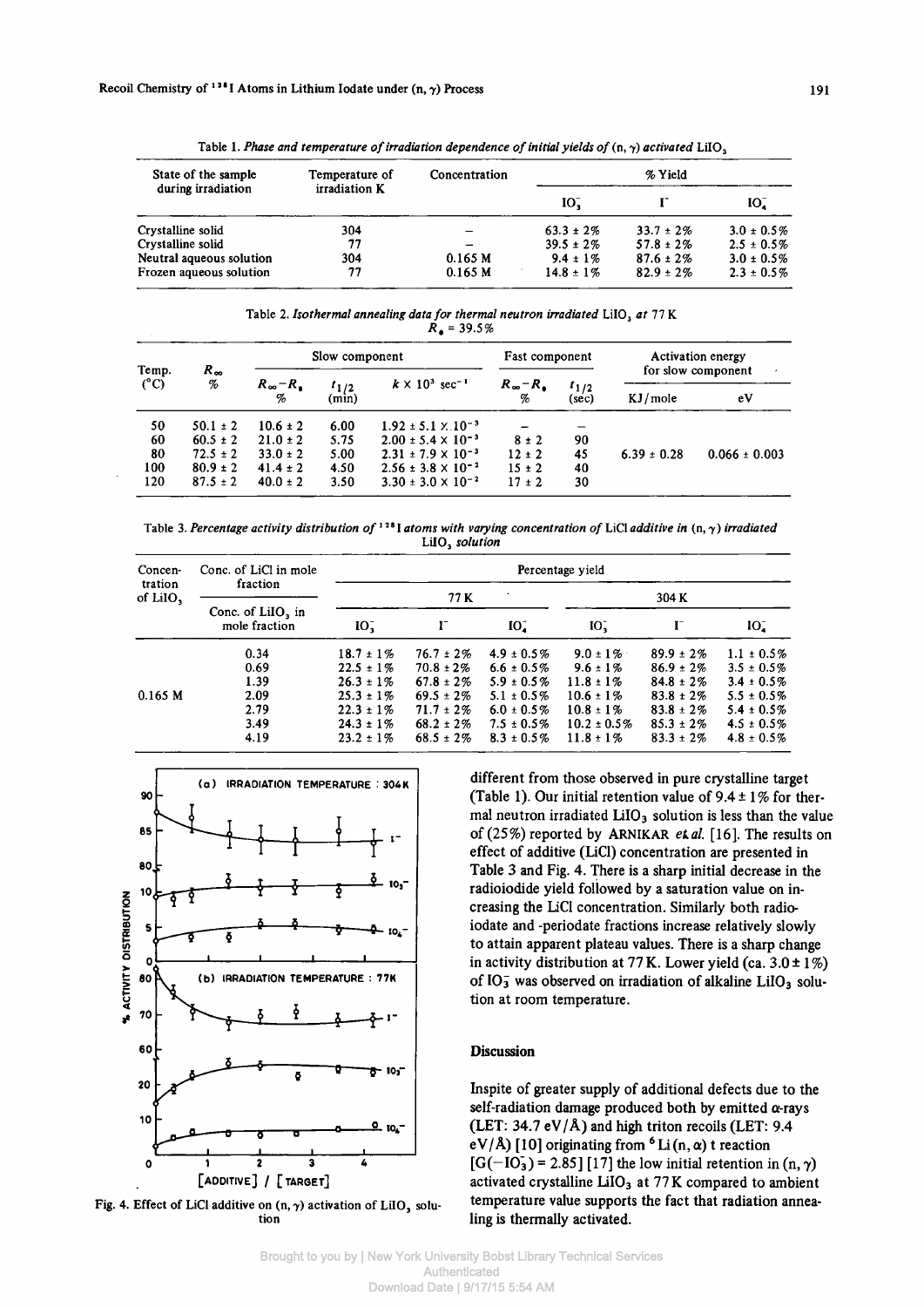As ligand loss hypothesis would predict unaltered primary yields due to solid state reaction when recoil atoms are produced by purely mechanical  $(n, \gamma)$  recoil the observation of higher retention at 304 Κ compared to 77 Κ would not fit into this hypothesis. Binary collision approximation of collision cascades in computer simulation of  $(n, \gamma)$  irradiated KIO<sub>3</sub> has given a value of 9% retention to be due to direct replacement reactions [8]. Hence such a direct replacement reaction may contribute as much as  $\sim$  9% in the present study. It has been agreed that recoil <sup>128</sup>I exists in the irradiated solid either in  $1281^{\circ}$  state or in  $128$ <sup>1+</sup> state [18] which may be assumed to be precursors for lower valence state. If annealing were due to migration of ionic species as the rate determining step its activation energy would lie between  $1 - 2eV$  [19]. The present observation of first order annealing with  $0.066 \pm 0.003$  eV activation energy tempts us to explain our results on the basis of defect mechanism involving a combination of electronic and thermal steps in the manner suggested by BAUMGÄRTNER and MADDOCK [20], COSTEA [21], ANDERSEN [22], and later on by LIN and WILES [14].

$$
IO_3^+ + h\nu \longrightarrow IO_3^0 + e^-
$$
 (1)

$$
IO3 + \phi \qquad \Longleftrightarrow IO30 + e^-
$$
 (2)  
phonon

$$
I^* + IO_3^0 \longrightarrow {}^*I^* + IO_3^{\widetilde{}} \tag{3}
$$

$$
*I^+ + IO_3^- \longrightarrow *IO^- + IO_2^+ \tag{4}
$$

Reaction (2) which releases trapped electron holes is an important step in thermal annealing. Creation of a mobile electron hole  $(IO<sub>3</sub><sup>0</sup>)$  which oxidizes the recoil atom followed by the transfer of oxygen ions to the oxidized atom is the basis of the above mechanism. Alternating series of reactions  $3, 3, 4, 3, 3, 4...$  etc. gives rise to the parent form [14],

ANBAR and NETA [23] observed the rates of reaction of halate ions with hydrated electrons by pulse radiolysis and found the specific rate constant for iodate ions of the order of  $10^9 - 10^{10}$  M<sup>-1</sup> sec<sup>-1</sup>:

$$
IO3 + eaq \longrightarrow IO32 \tag{5}
$$

This paramagnetic centre has also been detected by e.s.r. even at room temperature [24] in high energy irradiated solid iodate. The reactive intermediate  $IO<sub>3</sub><sup>2</sup>$  formed may be responsible for the oxidation of  $128$ <sup>1-</sup> and its protonated form may undergo dehydration to yield  $IO<sub>2</sub>$  (cf. reaction 6):

$$
IO32- + H+ \rightarrow HIO3- \rightarrow IO2 + OH-
$$
 (6)

It would be worth mentioning that a comparatively stable species (most probably  $HIO<sub>3</sub>$ ) has been detected by e.s.r. in γ-irradiated iodic acid [25].

In pure iodate solutions the yield of Γ can be explained by the reaction of  $IO_3^-$  ions with primary reducing species H,

$$
2IO3 + 2H \rightarrow IO3 + \Gamma + H2O + O2
$$
 (7)

Notwithstanding that  $\Gamma$  is also formed as a result of successive ligand loss of  $IO_3^-$  under  $(n, \gamma)$  activation of iodates.

However, in presence of C $\overline{C}$  ions the yield of  $\overline{C}$  ions decreases at the expense of increasing amounts of  $*IO<sub>3</sub>$ and  $*IO<sub>4</sub>$  fractions formed. The increase in the retention of  $*IO_3$  with an increase in Cl<sup>-</sup> concentration in the target as observed in the present investigation is explicable in the light of increasing yields of oxidizing radicals like OH and  $Cl<sub>2</sub>$  formed as a result of radiolysis of LiCl solution. It is well known that Cl is a OH radical scavenger [26] and as the Cl<sup>-</sup> concentration increases, all the OH radicals are scavenged. But during  $(n, \gamma)$  process in LiIO<sub>3</sub> solution, there is high probability of internal conversion of  $128$  I species [27, 28]. So inspite of emitted X-rays and the highly positively charged iodine atoms the α-rays and the high energy recoil tritons produced in concomittant  $6$  Li(n,  $\alpha$ ) t reaction are also expected to produce OH radicals. Hence reaction (8) could be operative:

$$
*I/*I^- + OH \longrightarrow H^*IO/H^*IO
$$
 (8)

Since  $H^*IO/H^*IO^-$  is itself a strong oxidizing agent it would result in an increase in the retention of  $*IO<sub>3</sub>$  by oxidizing the recoil species.  $CI<sub>2</sub>$  is formed only in acidic medium through the oxidation of Cl<sup>-</sup>ions by OH radicals. According to HAMILL et al. [29-31] the formation of  $Cl<sub>2</sub>$  ions by irradiation of neutral solution can not be accounted for by the theory of diffusion from spurs. In the light of this model of isolated pairs of positive holes and dry electrons  $(H_2O^+, e^-)$ , the Cl ions present in large concentration in the iodate/chloride target may react directly with  $H_2O^+$  (reaction 9) and also produce  $Cl_2^-$ (reaction 10):

$$
H_2O^+ + Cl^- \longrightarrow Cl + H_2O \tag{9}
$$

$$
Cl + Cl^- \longrightarrow Cl_2^- \tag{10}
$$

The oxidation potential of the OH-OH<sup> $-$ </sup> couple (-2.0 V) is very high [32]. The chloride additive may be oxidized by OH radicals to hypochlorites which are also strong oxidizing agents and can even oxidize iodate to periodate and this would account for  $*IO<sub>4</sub>$  observed in the present work. The enhanced cage effect in frozen aqueous solution might possibly by the main clue to the enhanced variation in  $128$  IO<sub>3</sub> retentions as compared to the liquid phase in the present study.

A small but constant  $(2.28-3.00) \pm 0.5\%$  initial radioperiodate yield in frozen aqueous, aqueous and in crystalline solid phases both at ambient temperature and 77 Κ irradiations seems to show their origin around the primary events. This may possibly be ascribed to Auger process because of the fact that 2.39% of the neutron capture events lead to pure Auger charging of the 50% converted 133 keV level of  $128$  I. Since this delayed state occurs in 42% of neutron capture events [33], 21% of the events lead to internal conversion. For an atom with  $Z = 53$  the probability for Auger electron emission against X-ray fluorescence is 14.5% [34]. Therefore in about

Brought to you by | New York University Bobst Library Technical Services Authenticated Download Date | 9/17/15 5:54 AM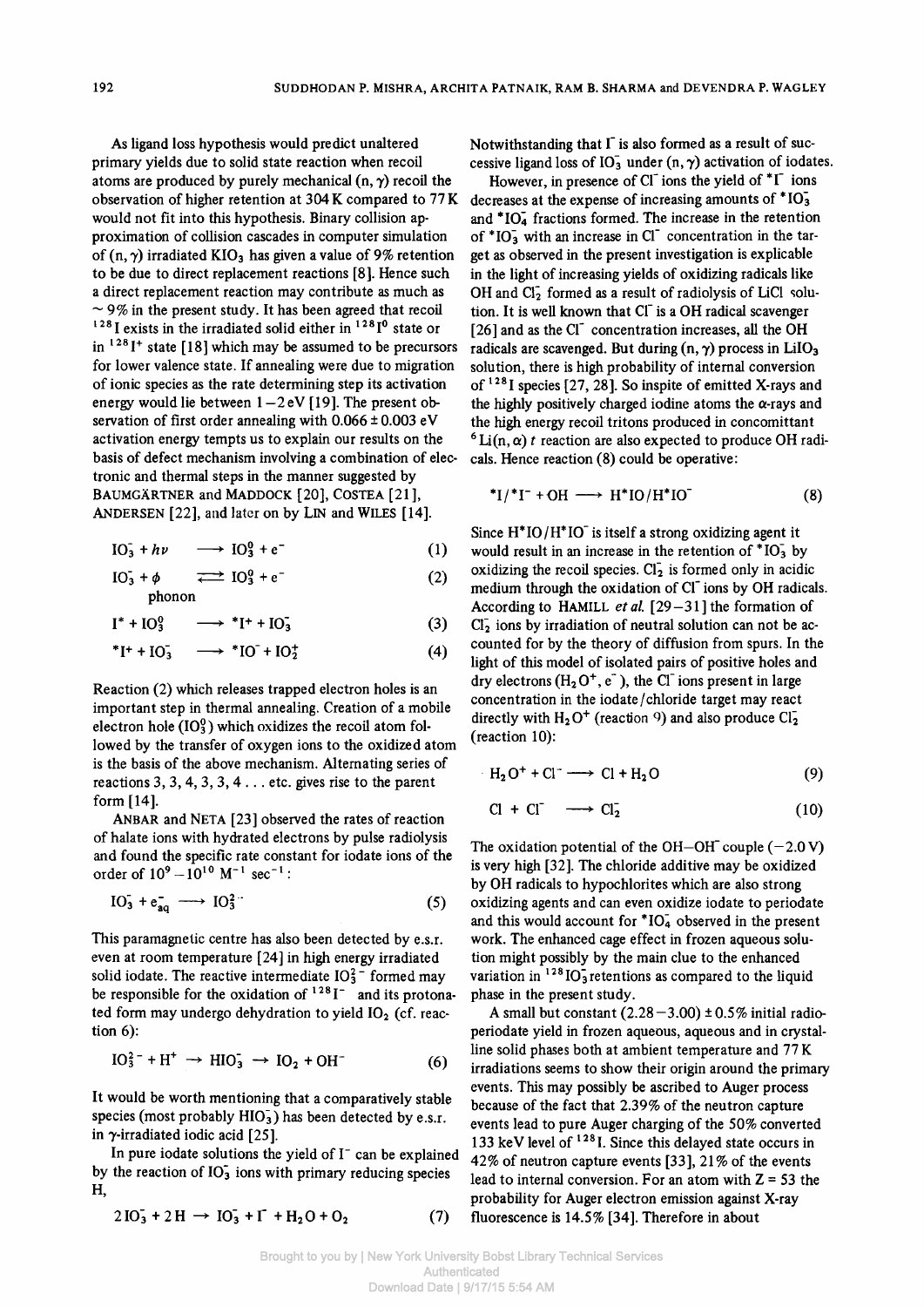$2 \cdot 39\%$  ( $\frac{21 \times 14.5}{100}$  %) of neutron capture events radio-

**periodate may be expected to be formed by short term annealing in the electronic spike [35 ] produced as a result**  of Auger process. This electronic spike has to be character**ized by a lack of coupling to atomic motion due to much higher heat diffusivity.** 

Auger charge neutralization of  $({}^{128}$  IO<sub>3</sub><sup>n</sup>) in insulating solids like LiIO<sub>3</sub> is delayed and so we can expect, in addi**tion to Auger electrons, formation of oxygen atoms by the Auger electron radiolysis of immediate surrounding lattice which would contribute in the neutralization proc**ess giving rise to small fraction of periodate. In the case of **irradiations in aqueous and frozen aqueous phases we can expect that in addition to dry electrons some OH"/OH**  radicals present in the electronic spike together with  $e_{aa}^$ contribute in the neutralization of \*IO<sub>3</sub><sup>n</sup> and its sub**sequent stabilization as periodate.** 

## **Acknowledgements**

We thank Professor B. M. SHUKLA for providing necessary **facilities, the UGC for financial assistance, the CSIR for a**  fellowship to ARCHITA PATNAIK and to the Ministry of Education, Government of India for the award of a Gen**eral Cultural Scholarship to D. P.** WAGLEY .

#### References

- 1. ANDERSEN, T., SpRENSEN, G.: Trans. Faraday. Soc. 62, 3427 (1966).
- 2. ACKERHALT, R. E., COLLINS, C. H., COLLINS, K. E.: Trans. Faraday Soc. 67, 1459 (1971).
- 3. MADDOCK, A. G., COLLINS, K. E.: Can. J. Chem. 46, 3924 (1968).
- 4. CLEARY, R. E., HAMILL, W. H., WILLIAMS, R. R.: J. Am. Chem. Soc. 74, 4675 (1952).
- 5. BOYD, G. E., LARSON, Q. V.: J. Am. Chem. Soc. 91, 4639 (1969).
- 6. BELLIDO, V. Α., WILES, D. R.: Radiochim. Acta 12, 94 (1968).
- 7. ATEN JR., A. H. W., LINDNER-GROEN, M., LINDER, L.: Chem. Eff. Nucl. Trans. (Proc. Symp. Vienna), Vol. II, p. 125, IAEA; Vienna 1965.
- 8. BERA, R. K., SHUKLA, Β. M.: Radiochim. Acta 30, 29 (1982).
- 9. BERA, R. K., SHUKLA, Β. M.: Ibid. 25, 27 (1978).
- 10. BOYD, G. E., WARD JR., T. G.: J. Phys. Chem. 68, 3809 (1964).
- 11. OWENS, C. W.: Chem. Eff. Nucl. Transormations in Inorganic *Systems,* Ed. G. HARBOTTLE and A. G. MADDOCK, North Holland Publishing Company, Chap. 7, p. 145 (1979).
- 12. AMBE, F., SAITO, Ν.: Radiochim. Acta 13, 105 (1970).
- 13. DUPETIT, G. Α., ATEN JR., Α. Η. W.: Radiochim. Acta 7, 165 (1967).
- 14. LIN, Y. C., WILES, D. R.: Radiochim. Acta 13, 43 (1970).
- 15. SHARMA, R. B.: Ph. D. thesis, Banaras Hindu University, 1982.
- 16. ARNI KAR, H. J., DEDGAONKAR, V. G., SHRESTHA, Κ. Κ.: J. Univ. of Poona, Science and Tech. Section 38, 169 (1970).
- 17. HASEGAWA, K.: Nippon Kagaku Zasshi 90, 135 (1969).
- 18. ADLOFF, J. P., FRIEDT, J. M.: Panel on Applications of Mössbauer Spectroscopy, IAEA, Vienna 304 (1972).
- 19. HARBOTTLE, G., SUTIN, N.: Advances in Inorganic Chemis*try and Radiochemistry,* Academic Press, Inc., New York 1, 279(1959) .
- 20. BAUMGΔRTNER, F., MADDOCK, A. G.: Trans. Faraday Soc. 63,714(1968).
- 21. COSTEA, T.: Thesis, Paris (1968).
- 22. ANDERSEN, T., OLESEN, Κ.: Trans. Faraday Soc. 34, 275 (1965).
- 23. ANBAR, M., NETA, P.: J. Inorg. Nucl. Chem. 28, 1645 (1966).
- 24. MARTIROSYAN, V. O., MEILMAN, M. L., MAROV, I. N., SHUKOV, V. V.: Phy. Stat. Sol(b) 68, 791 (1975).
- 25. MISHRA, S. P., SYMONS, M. C. R.: Unpublished work.
- 26. PUCHEAULT, J., FERRADINE, C.: J. Phys. Chem. 83, 3 (1980). 27. KORTLING, R. G., D'AURIA, J., JONES, C. H. W., ISEN-
- HOUR, T.: Nucl. Phys. A138, 392 (1969).
- 28. SCHALLER, L. Α., KERN, J., MICHAND, Β.: Nuclear Phys. A165, 415 (1971).
- 29. KHORANA, S., HAMILL, W. H.: J. Phys. Chem. 75, 308 (1975).
- 30. SAWAI, T., HAMILL, W. H.: Ibid. 74, 3914 (1970).
- 31. OGURA, H., HAMILL, W. H.: Ibid. 77, 2952 (1973). 32. LATIMER, W. M.: *Oxidation potentials*, Prentice Hall Inc.,
- Englewood (Cliffs, N.J.) 2nd Ed., 51 (1952). 33. JONES, C. H. W.: J. Phys. Chem. 74, 3347 (1970).
- 34. BRUNDLE, C. R., BAKER, A. D.: *Electron spectroscopy,*  Academic Press, N.Y. (1977).
- 35. HARBOTTLE, G.: *Chem. Eff . Nucl. Transformation in Inorg. Systems,* Ed. G. HARBOTTLE and A. G. MADDOCK, North Holland Pubi. Co., Chap. 3, p. 72, 1979.